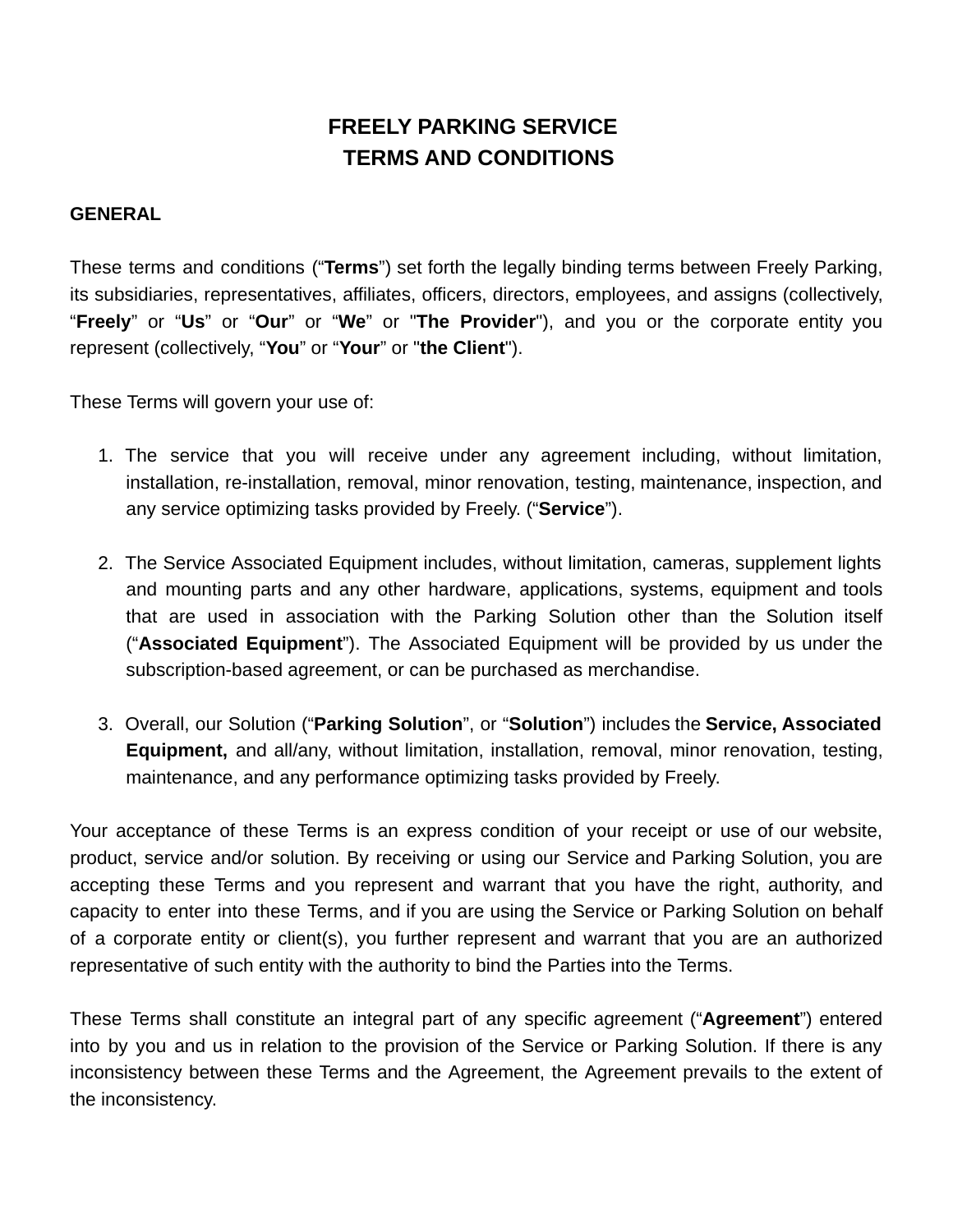## **CHANGES TO THE TERMS**

We reserve the right to make any change to these Terms. When we do so, such changes will only be binding on you upon your acceptance of the modified Terms. We will notify you by email or by posting a notice on our website prior to the effective date of the changes and your continued use of the Service and/or Parking Solution after the effective date of the changes shall constitute your acceptance of such changes.

## **SERVICE AND PARKING SOLUTION**

**For using our Service and Parking Solution,** you agree to the following terms:

- 1. We shall provide and deliver the Associated Equipment to you once you enter a trial agreement, subscription service agreement, or any subscription, renting, or leasing based agreements. The type, quantity, or model of the Associated Equipment provided may be subject to subscriptions, agreements, or packages. Unless you purchase the Associated Equipment as merchandise, otherwise (i) the Associated Equipment is, and will always remain as our properties; (ii) you are responsible for risk of damage, loss, theft or destruction of the Associated Equipment while the Parking Solution is in your custody, (iii) you shall use the Associated Equipment properly for designated purposes at designated location; (iv) you must not make any changes, alterations, reverse engineering or any other modifications to the Associated Equipment, and must obtain our written consent if you intend to add any attachment to the Associated Equipment, provided that the attachment is easily removable without damaging the functionality, or economic value of the Parking Solution, and (v) upon the expiration, cancellation, or termination of the subscription, you shall keep the Associated Equipment in reasonably good condition until we remove or de-install the Associated Equipment, (vi) upon termination, cancellation, or discontinuation of the Subscription, the Provider shall be entitled to remove and de-install the Associated Equipment within 60 days.
- 2. Unless otherwise stipulated in the Agreement, the time set forth in any document with regard to the delivery of the Parking Solution or completion of the Service is indicative only and you acknowledge and agree that a number of factors may have an impact on the timing of the performance, of which we may have no full control, and you shall not claim any loss or damage against us if any delay occurs.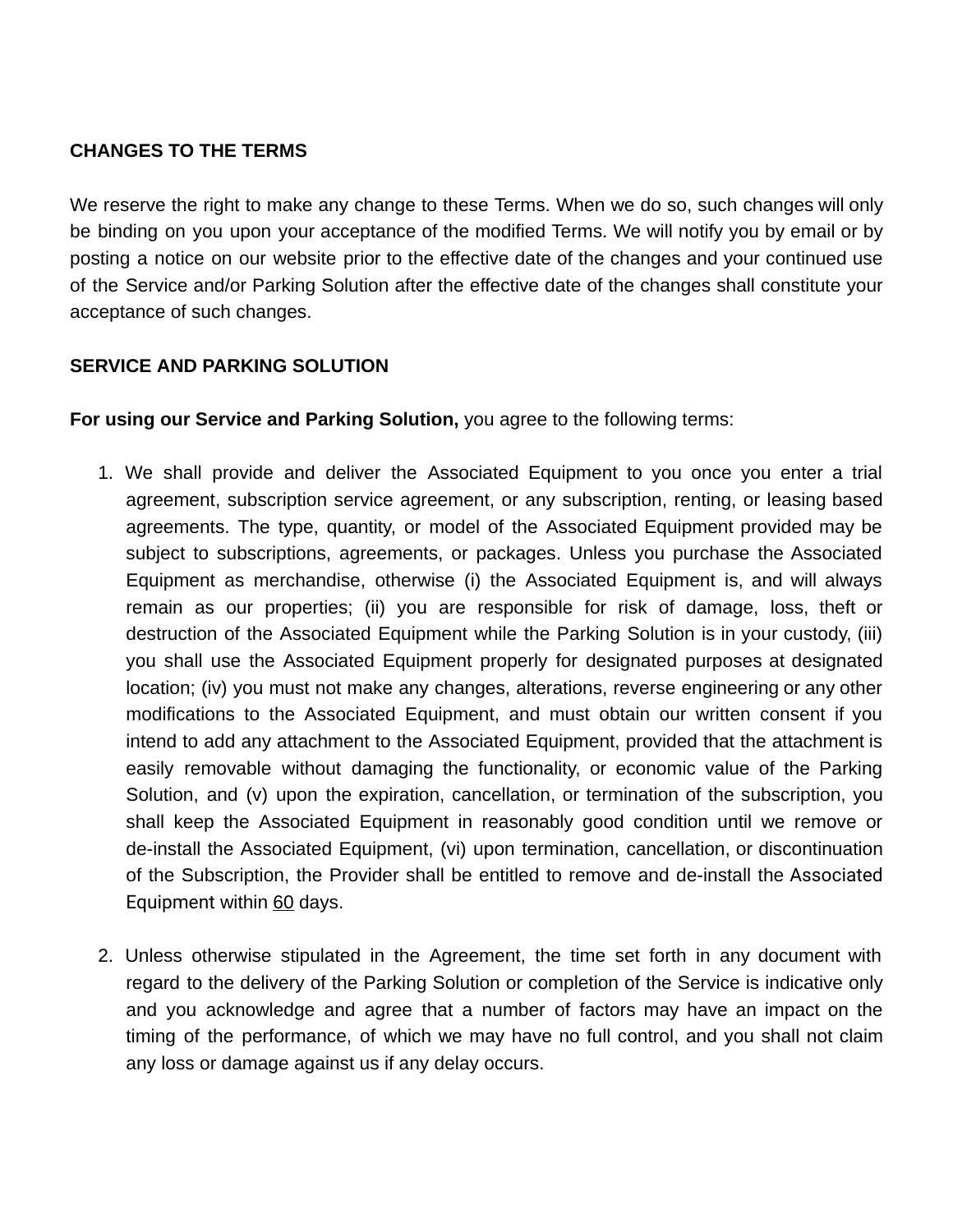- 3. You must provide us with free and unlimited access to your site for performing the Service.
- 4. It is your sole responsibility to i) prepare the power cable, power outlet, wiring, or any form of power supply for the Associated Equipment; ii) prepare Ethernet cable, internet connection, and router for the Associated Equipment connections required for the Solution; iii) provide and maintain a suitable operating environment and condition for the Solution; iv) provide accurate information and timely update.
- 5. It is your sole responsibility to obtain and maintain any consents of any person, or any permits, licenses, certifications, authorizations or approvals of, or notifications to, any federal, provincial, municipal or local government or governmental agency, board, commission or authority, which are considered necessary or desirable by us in connection with the preparation or installation of the Parking Solution or performance of Service at your site(s) or designated location(s).
- 6. You understand that our performance of Service and the efficient operation of the Parking Solution are relying on you to provide us with accurate information about the site or the designated location(s) where the Service will be performed or the Parking Solution will be installed. You shall be solely responsible to any and all damage, injury, loss, accident arising out of false, inaccurate, or outdated information provided by you.
- 7. We are entitled to adjust the Subscription Fee at the end of each term or calendar year. Such adjustment i) shall be effective upon notice to the Client; and, ii) not exceed 30%, unless there is any substantial change involves; and, iii) shall be noticed via email or written letter thirty (30) days before the end day of the current subscription period.
- 8. You understand we are entitled to adjust the Subscription Fee upon any substantial change, including, without limitation, change the number of parking spaces, floor plan rework, renovation, structural change, or adding/removing access lanes, to the site or the designated location(s) where the Service will be performed or the Parking Solution will be installed. You shall provide us a prompt notice thirty (30) days before executing the change(s).
- 9. You shall pay your fees set forth in the Agreement when due, and follow the instructions in the invoices, including any interest accrued by late payment. If any payment is not paid within seven (7) days after the due date, you shall pay a service charge of 4% of the payment due per month, accrued monthly until the outstanding balance is paid in full. If a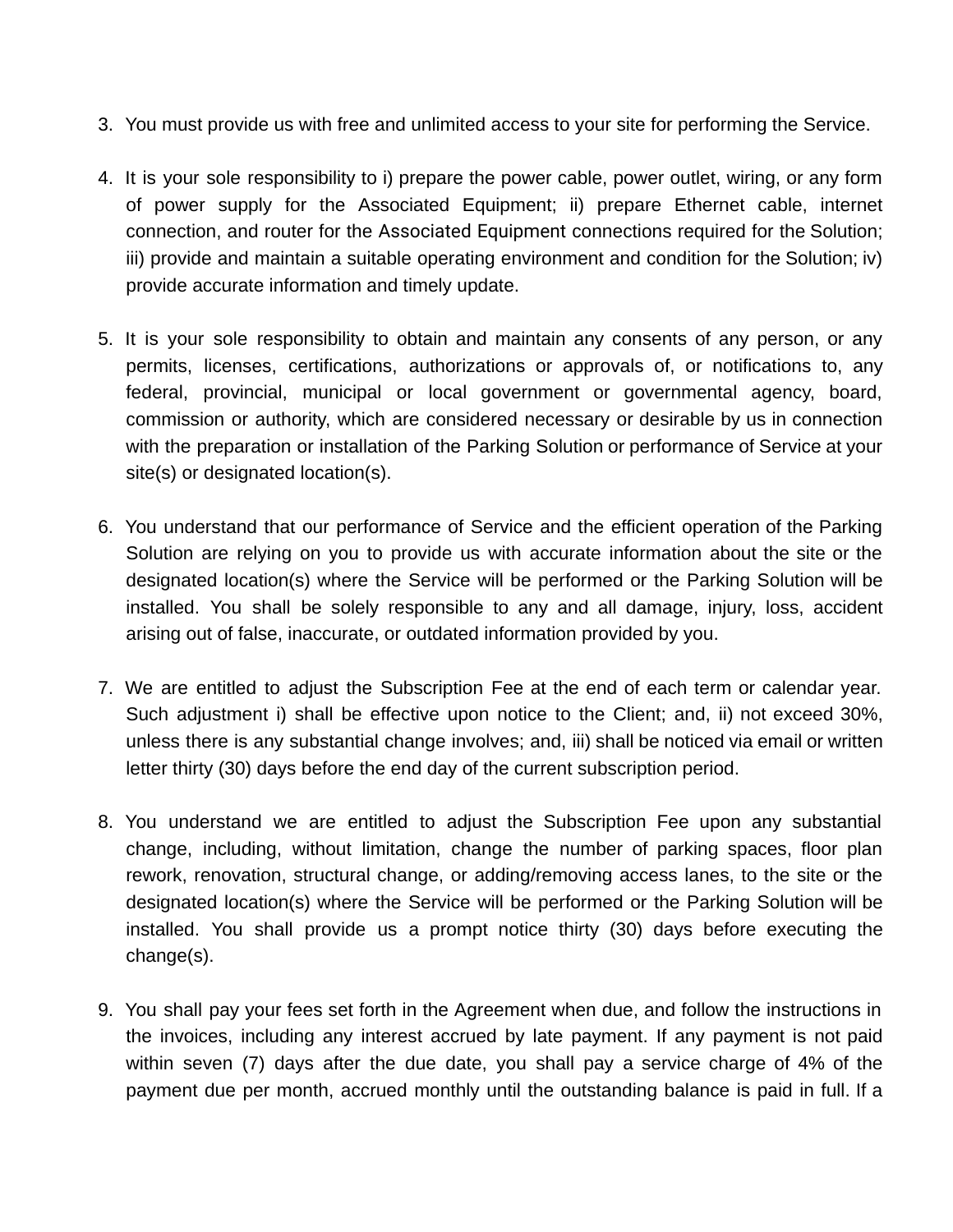default under these Terms or the Agreements occurs which is not cured in accordance with the terms therein, we shall have the right to declare the Agreement in default and to suspend our obligations under the Agreement for any period of time, to terminate the Agreement, or all other rights and remedies available under applicable law or in equity.

- 10.We may change the price, fee standard, interest rate, or other fees applicable from time to time, and notice of such changes will be provided to you via email prior to the date when such changes become effective.
- 11.In using the Solution, it is your sole responsibility to comply with all laws and regulations applicable for such use, including but not limited to any privacy laws.
- 12.You agree that you will not: (i) permit or suffer any third party or parties to assert any liens against the Parking Solution, (ii) use the Parking Solution as collateral in any secured transaction; or (iii) perfect any security interest in the same or otherwise encumber the Parking Solution, except any statutory liens you have or may have against the Parking Solution.
- 13.You shall keep the Parking Solution in good condition and working order, reasonable wear and tear arising from ordinary use excepted, and shall abide by our maintenance guidelines and related documents. Notwithstanding the above, if the Parking Solution malfunctions due to the defects of the Associated Equipment, we will repair or replace, to be chosen at our sole discretion, the defective part, which shall be the only remedy you have in such situations.
- 14.In the event that the Associated Equipment malfunctions, or fails to work, i) The Client shall provide a prompt notice to the Provider; ii)The Provider will provide email or phone technical support; iii)If deemed necessary, the Provider will schedule an on-site inspection; iv)If the Associated Equipment Replacement is deemed necessary by the Provider, the Provider will replace the defective Associated Equipment
- 15.You shall be responsible for risk of loss, theft, damage or destruction to the Associated Equipment from any and every cause while the Associated Equipment is in your custody. In the event of any loss, damage, condemnation, confiscation or seizure of or to the Parking Solution (a "**Casualty Occurrence**"), you, at our option and as applicable (as determined by us, acting reasonably), shall: (i) pay us the cost of repair; or (ii) to the extent a Total Loss occurs, pay us the Casualty Value of the Parking Solution. "**Total Loss**" refers to any loss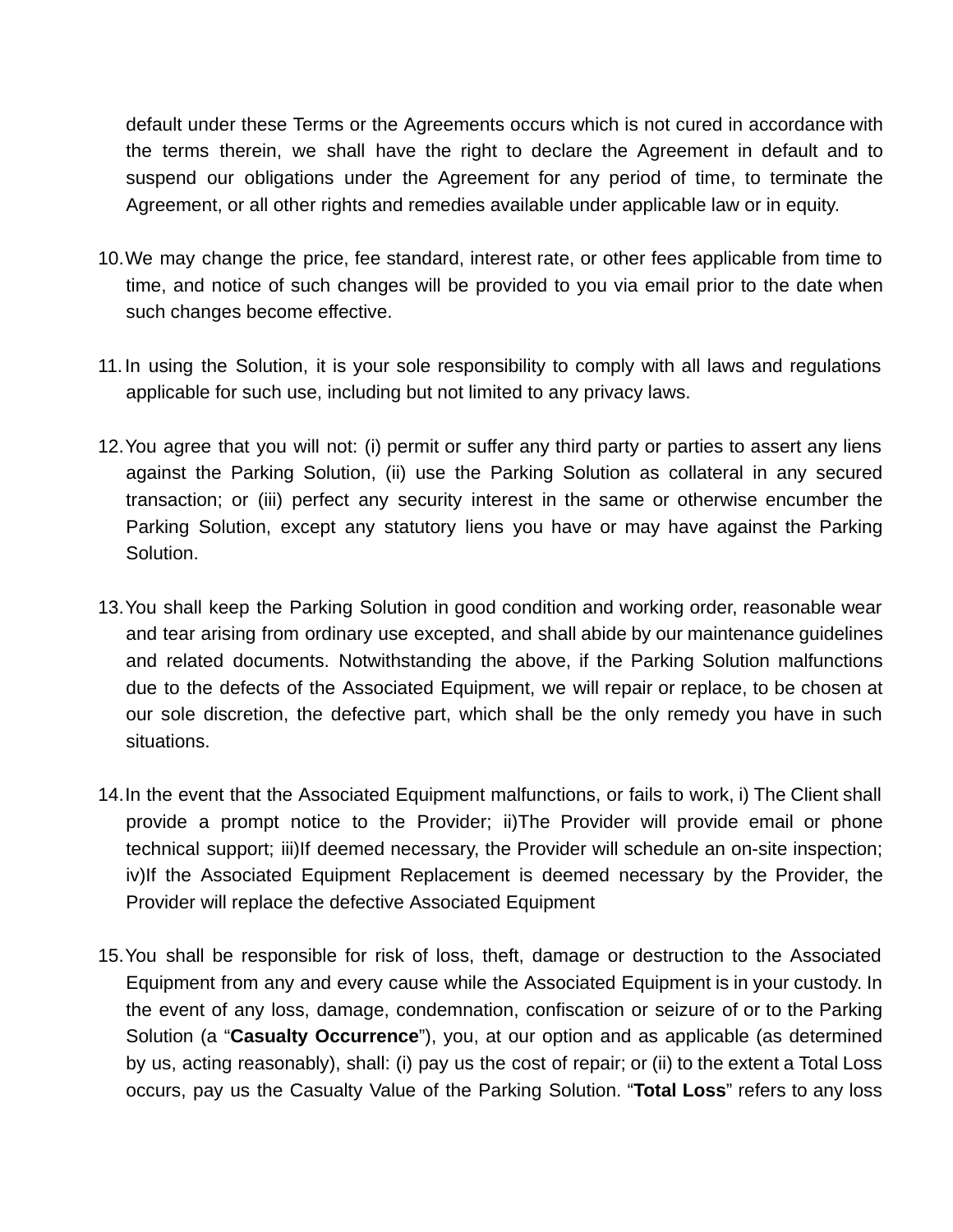or damage that is not repairable, or will cost more to repair than the market value of the Parking Solution, and "**Casualty Value**" means the market value of the Parking Solution at the end of the Term or when in relation to a Total Loss, the market value of the Parking Solution would have had at the end of the Term but for the Total Loss. You assume and shall bear the risk of loss and damage to the Parking Solution from every cause whatsoever, whether or not insured, including without limitation the risk of Casualty Occurrence, and no Casualty Occurrence shall impair any of your obligations under these Terms, which shall continue in full force and effect.

- 16.EXCEPT FOR THE DEFECT LIABILITIES FOR THE PARKING SOLUTION WHICH MAY BE EXPRESSLY SET OUT IN THE AGREEMENT, FOR WHICH WE SHALL BE LIABLE WITHIN THE DEFECT LIABILITY PERIOD STATED THEREIN, WE MAKE NO WARRANTIES AS TO THE SERVICE OR PARKING SOLUTION OR ANCILLARY EQUIPMENT, EXPRESS, IMPLIED OR STATUTORY. WE SPECIFICALLY DISCLAIMS ANY WARRANTY OF MERCHANTABILITY OR FITNESS FOR A PARTICULAR PURPOSE. WE SHALL HAVE NO LIABILITY FOR ANY DAMAGES, INCLUDING CONSEQUENTIAL, INCIDENTAL, SPECIAL, COLLATERAL, PUNITIVE, EXEMPLARY, OR INDIRECT DAMAGES (INCLUDING, WITHOUT LIMITATION, LOSS OF GOODWILL, LOSS OF PROFITS OR REVENUES, LOSS OF SAVINGS, LOSS OF USE, INTERRUPTION OF BUSINESS AND CLAIMS OF End-USERS) ARISING OUT OF THE USE OF THE SERVICE OR PARKING SOLUTION OR ANCILLARY EQUIPMENT OR OTHERWISE. WE SPECIFICALLY DISCLAIMS ANY WARRANTY THAT THE PARKING SOLUTION AND ANCILLARY EQUIPMENT IS IN COMPLIANCE WITH ANY APPLICABLE GOVERNMENTAL REQUIREMENTS OR REGULATIONS. TO THE MAXIMUM EXTEND ALLOWED BY LAW, WE WILL NOT BE RESPONSIBLE FOR ANY DAMAGE, LOSS, INJURIES, DESTRUCTIONS RESULTING FROM VIRUS, HACKING, MALWARE, CYBER-ATTACK, OR OTHER UNAUTHORIZED ACCESS TO YOUR FREELY ACCOUNT OF THE PARKING SOLUTION. WE MAKE NO REPRESENTATION OR WARRANTY THAT THE PARKING SOLUTION (1) WILL MEET YOUR REQUIREMENTS; (2) WILL BE UNINTERRUPTED, TIMELY, SECURE OR ERROR-FREE BASIS; OR (3) WILL BE RELIABLE, ACCURATE, SATISFACTORY, FREE FROM LOSS, ONLINE ATTACK, VIRUSES OR OTHER HARMFUL CODE.
- 17.We retain all right title and interest in and to all Intellectual Property embodied in the Parking Solution or resulting from the performance of the Service and any modifications and improvements made during the term of the Agreement.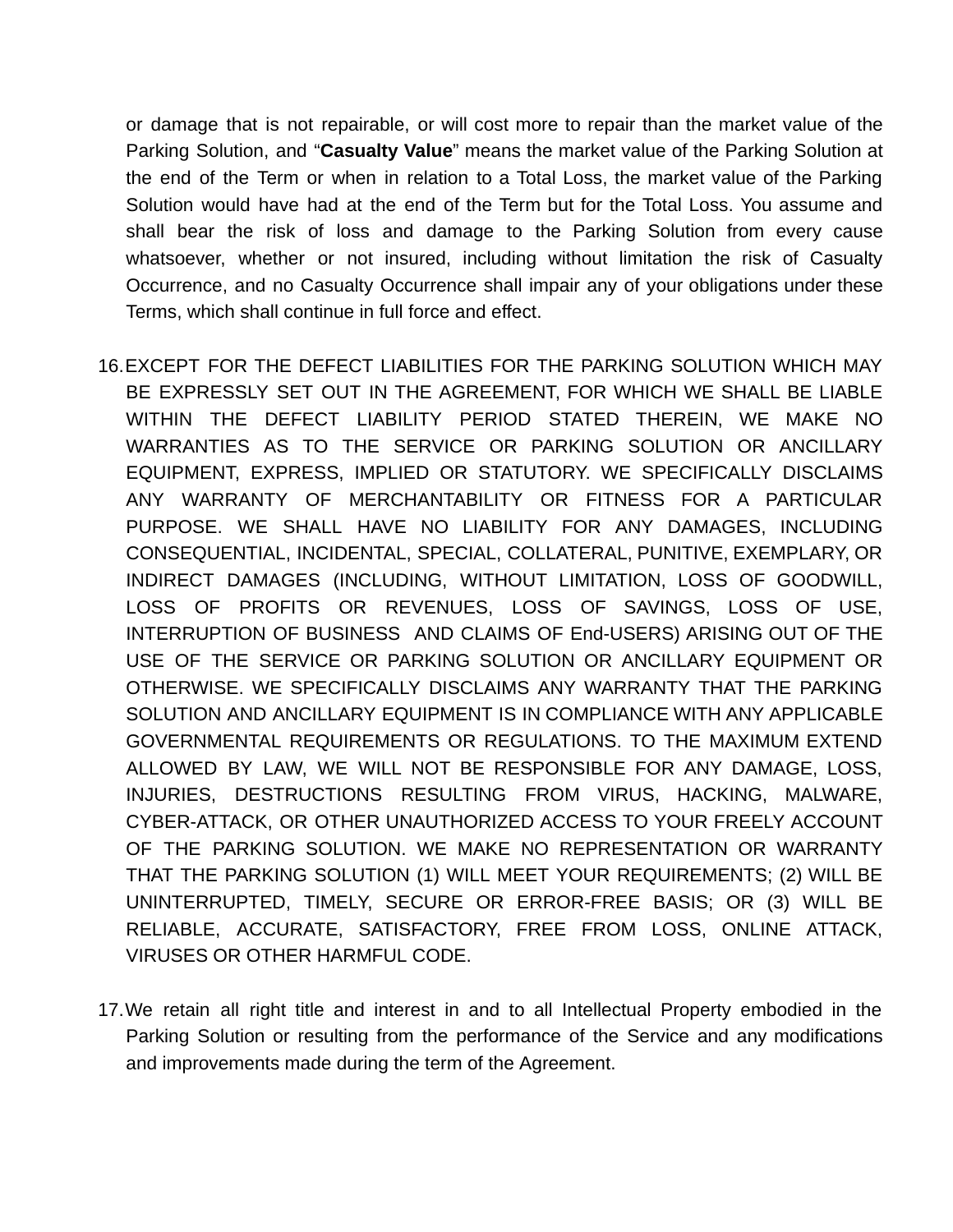"**Intellectual Property**" shall mean collectively any intellectual property of any nature or kind used in, derived from or otherwise related to the Parking Solution and the Service ("**Technology**"), including without limitation: (i) all intellectual property associated with the method of construction, maintenance, future exportation and operation of the Technology; (ii) all patents, if any, rights to patent, trade-marks and trade names, registered and unregistered; (iii) all other intellectual and industrial property of any nature or kind, all moral rights therein, and any registrations and applications for registration of any of the foregoing, (including, without limitation, all contractual rights, securities, instruments and other rights and benefits relating to such property); (iv) all inventions, plans, methodologies, designs, architectures, research data, know-how, goodwill, copyrights, personality rights, collected data, algorithm, plans, software, all customer and supplier lists, and technology, records, proprietary know-how, drawings, notes, laboratory books and protocols, computer software and documentation, algorithms, source code and procedures relating to the Technology; and (v) the right to take action for an infringement of any of these rights.

We grant you a non-exclusive, non-transferrable, free and non-sublicensable license to the Intellectual Property solely for the purpose of using the Parking Solution strictly in accordance with the Agreement, which license shall, unless otherwise renewed by the Parties, end automatically upon the expiration or termination of the Agreement.

- 18.In the event that either Party breaches a material provision under the Agreement, the non-defaulting Party may terminate the Agreement and require the defaulting Party to indemnify the non-defaulting Party against all reasonable damages.
- 19.You shall defend, indemnify and hold us harmless from and against all claims, losses, damages, costs, and expenses (including, without limitation, legal cost) resulting from (i) your breach of these Terms or the Agreement, (ii) your violation of the rights of any third party, or (iii) any claim by any third party against us resulting from or pertaining to your use, possession or operation of the Parking Solution or the Service, except to the extent, if any, of any gross negligence or willful misconduct of us or any material breach by us of any of our duties, obligations or warranties arising under these Terms or the Agreement. The indemnities contained in this Section shall survive the termination of the Agreement.
- 20.Our liability for any claim or any loss or damage arising out of these Terms or any Agreement, whether based on contract or tort, including negligence, shall be limited to the costs of replacing or repairing, at our option, the defective part of the Parking Solution.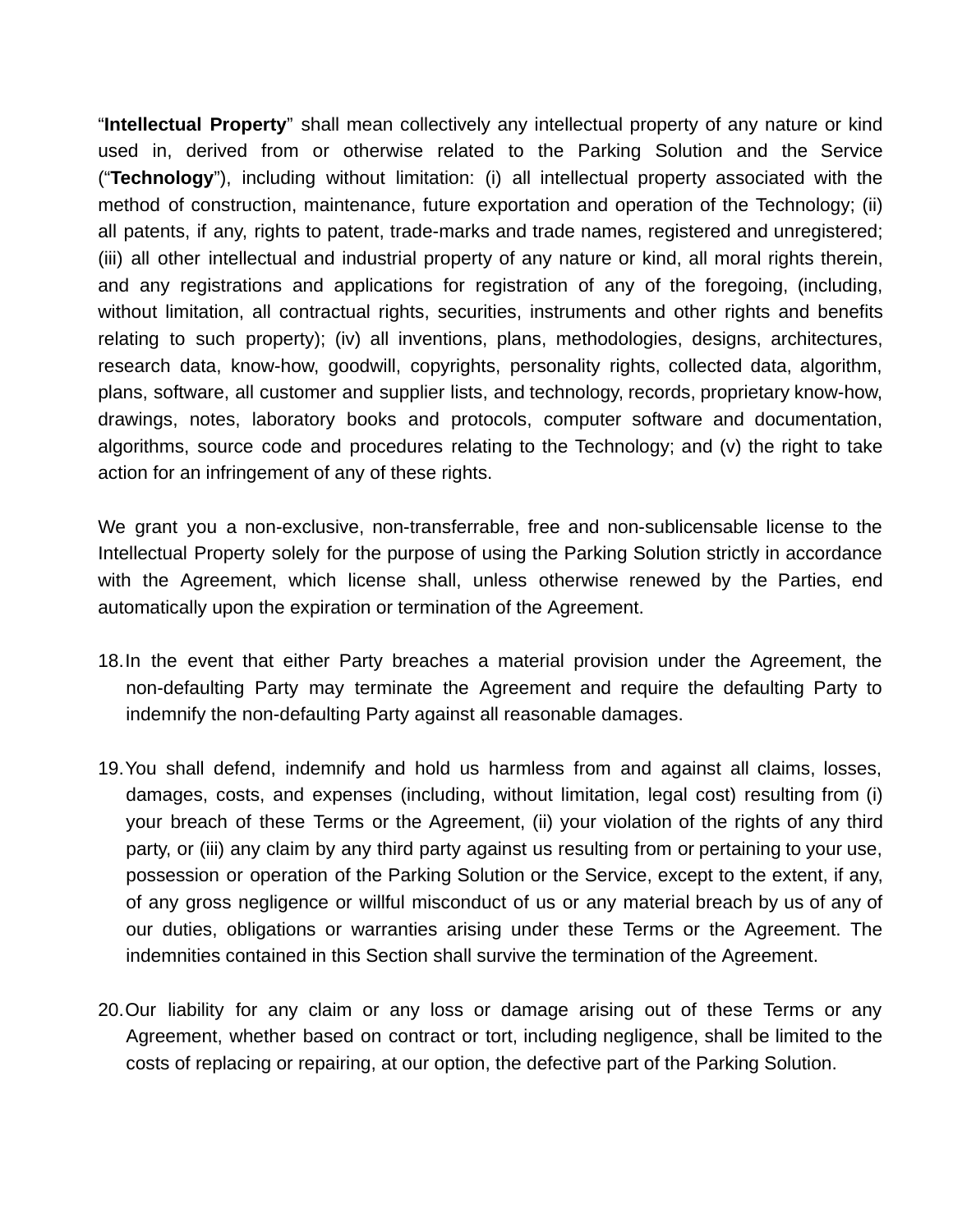21.During the term of the Agreement, you may have access to certain Confidential Information and you understand and agree to hold such Confidential Information in strict confidence and may not make use of, or disclose it to any third party, or individual without our written authorization. You must only use the Confidential Information for the purpose of operating the Parking Solution pursuant to the Agreement.

The "**Confidential Information**" means all non-public information, implicitly or explicitly, provided by us, or generated as a result of the performance of the Service, which shall include but not limited to:

- i. End-Users and Clients Information
- ii. Intellectual Property
- iii. Marketing and Development Information
- iv. Business Operation
- v. Proprietary Computer Code
- vi. Computer Technology
- vii. Accounting and Financial Information
- viii. Camera Information
- ix. Trade Secret
- x. Service Information
- xi. The confidential information will also include any confidential information that has been disclosed by a third party to the Parties, and protected by non-disclosure agreement
- xii. The confidential information will also include any information, data, material generated or gathered with use of our service, equipment, or techniques

Upon the expiration or termination of the Agreement, you must (and must ensure that each of your personnel does), immediately cease to use or make any further disclosure of any of our Confidential Information and return same to us, or erase them from your computer system if so required by us.

22.In the event that the ownership of your Site, or a service designated location is transferred to another entity. The Agreement will be automatically assigned to the succeeding party, and it is your sole responsibility to i) provide us a prompt notice about such events; ii) consent the succeeding party about the obligations and responsibilities under the Agreement and Terms.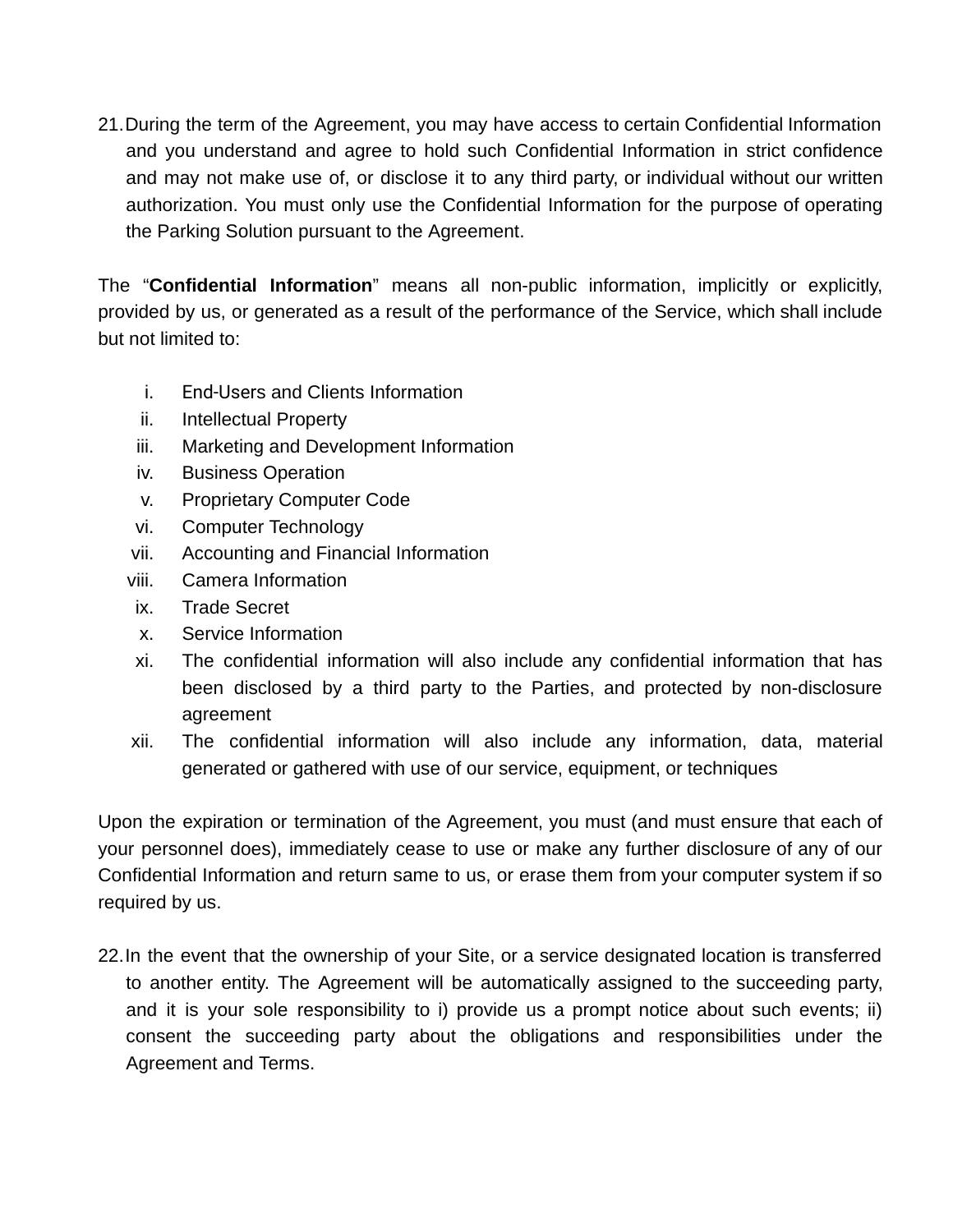- 23.You assume all the risks associated with the collection and use, via the Parking Solution, of any information about your customers or users ("**End-User**"), including but not limited to the license plate images of the End-Users. You should use the Acceptable Use Policy (see Appendix A) as a guideline. You acknowledge and agree that Freely is not responsible for any End-User information, including its accuracy, completeness, timeliness, validity, copyright compliance, legality, decency, quality, or any other aspect thereof. Freely does not assume and will not have any liability or responsibility to you or any other person or user for your use or misuse of any End-User information. Freely is not obligated to backup any End-User information for you and End-User information may be deleted at any time. You are solely responsible for creating backup copies of your End-User information, if you desire.
- 24.In case of having any service-related question, problem, notice, or emergency, please contact us by email [info@freely.io](mailto:info@freely.io)
- 25.In the event of changing the physical location of the office, or mailbox, the Parties should provide a prompt notice to the other Parties of the agreements five (5) business days prior.
- 26.All notices, requests, demands or other communications required or permitted by the terms of the Agreement should be written and delivered to the following address:

*Freely Parking 111 Grangeway Ave, Unit 403, Scarborough, ON M1H 3E9*

#### **MISCELLANEOUS**

- 1. These Terms and the Agreement shall be governed and construed and enforced in accordance with the laws of the Province of Ontario and the federal laws of Canada applicable therein. The parties shall attorn to the non-exclusive jurisdiction of the courts of the Province of Ontario.
- 2. Notwithstanding anything to the contrary contained herein, if any party hereto is *bona fide* delayed or hindered in or prevented from the performance of any work, term, covenant or act required hereunder by reason of strikes, labour disputes, lock outs, power failures, riots, insurrections, sabotage, rebellions, war, acts of God, or other reasons of a like nature which is not the fault of the party delayed in the performance of any work, term, covenant, or act required hereunder, then performance of the same is excused for the period of the delay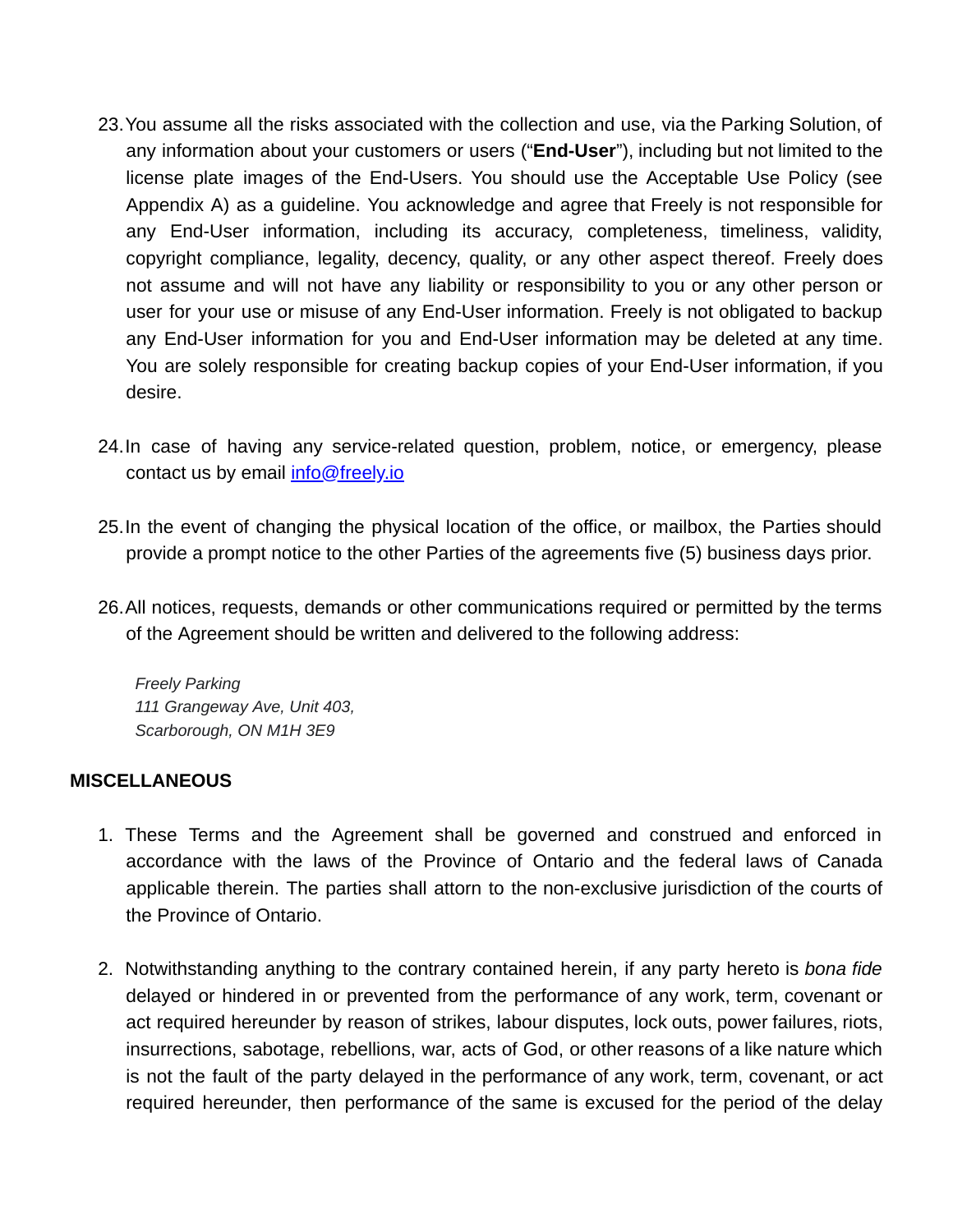and the party so delayed shall be entitled to perform such work, term, covenant or act within a reasonable time period after the expiration of the period of such delay; provided however that if the delay exceeds 180 days, then at any time after the expiry of such period, the party in whose favour the work, term, covenant or act was to be performed may terminate the obligation related to such work, term, covenant or act forthwith by notice in writing.

- 3. These Terms and the Agreement constitute the entire agreement between the parties respecting the subject matter herein and supersede all prior agreements, undertakings, negotiations, and discussions between the parties or their representatives, whether oral or written, and there are no warranties, representations or other agreements between the parties in connection with the subject matter hereof except as fully set forth herein.
- 4. You may not assign the Agreement without our prior written approval. We may assign the Agreement without your consent to: (i) a subsidiary or affiliate; (ii) an acquirer of our Freely's equity, business or assets; or (iii) a successor by merger. Any purported assignment in violation of this section shall be void. No joint venture, partnership, employment, or agency relationship exists between you and us as a result of the Agreement or use of the Parking Solution or Service.
- 5. If any provision of these Terms or Agreement is held to be invalid or unenforceable, such provision shall be struck and the remaining provisions shall be enforced to the fullest extent under law. Our failure to enforce any right or provision in these Terms or Agreement shall not constitute a waiver of such right or provision unless acknowledged and agreed to by us in writing.

# **Appendix A ACCEPTABLE USE POLICY**

**Car Photos**: Image files must exclusively feature the car, and the license plate, and shall not include any unlawful, or unauthorized content, or advertisement. Image files are recommended to be clear and must not be blurry, fuzzy, or contain any flash reflections. Image files must contain an accurate depiction of the subject matter they illustrate. Image files cannot contain pornography or other unlawful graphic images and must otherwise abide by the guidelines set forth in this section.